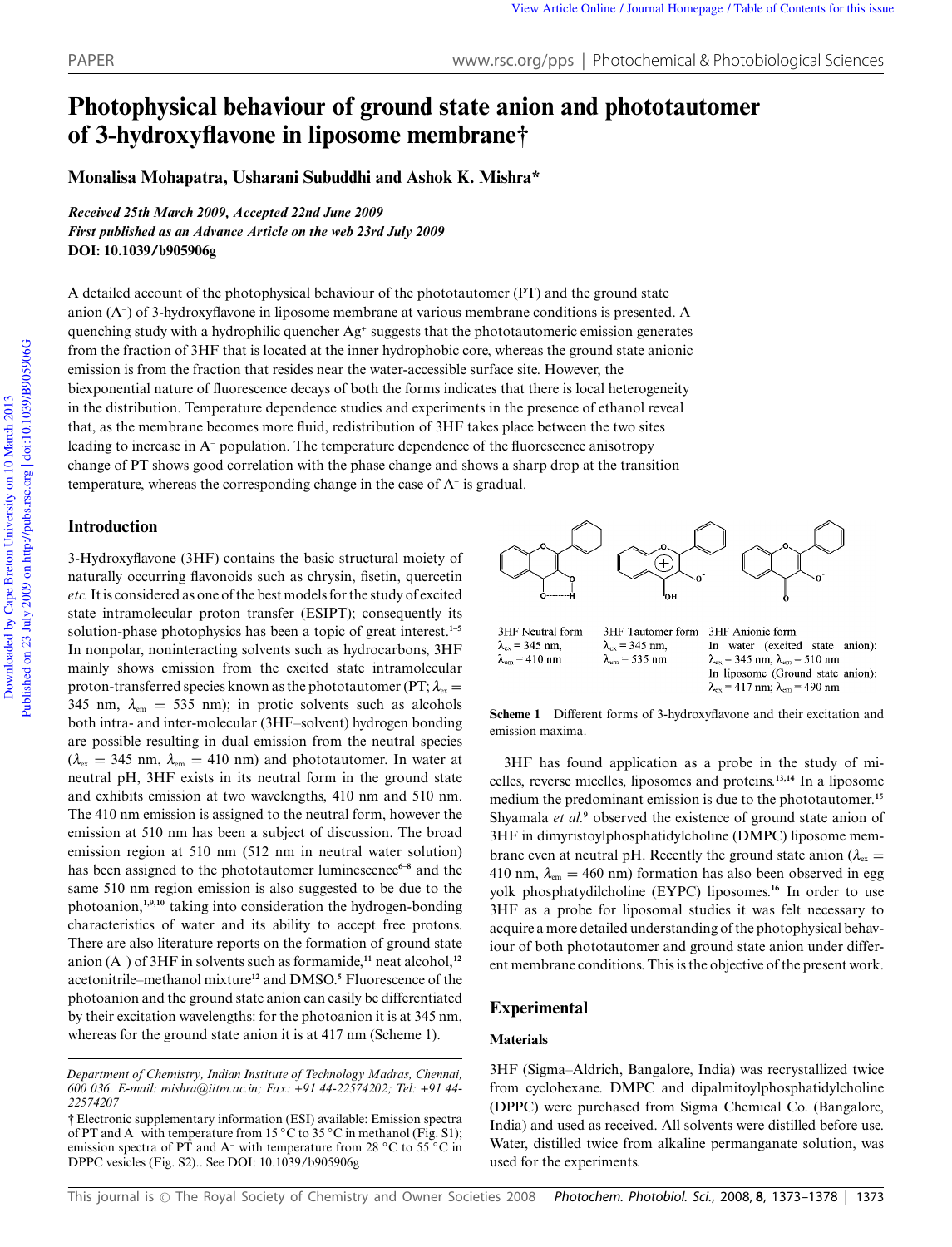#### **Liposome preparation**

For this work, small unilamellar vesicles (SUV) were prepared by the ethanol injection method.**<sup>17</sup>** The stock solution of the lipid was prepared in ethanol. The desired amount of ethanolic solution of lipid was injected rapidly into the aqueous solution of 3HF equilibrated for 30 min at 45 ◦C and 55 ◦C for DMPC and DPPC, respectively. The percentage of ethanol in the solution was less than  $1\%$  (v/v). Throughout the experiments, the 3HF-to-lipid molar ratio was kept constant at  $1:120(5 \mu M)$  3HF, 0.6 mM lipid). At this concentration, maximum partitioning of 3HF into the membrane is expected.**<sup>9</sup>** All experiments were performed with freshly prepared solutions of both 3HF and liposome.

#### **Solutions for quenching studies**

For the quenching studies, a fixed volume of Ag<sup>+</sup> solution of appropriate concentration was added to the experimental liposome solution under dark condition and fluorescence measurements were performed immediately.

#### **Fluorescence measurements**

Fluorescence measurements were carried out with a Hitachi F-4500 spectrofluorometer. The emission spectra were recorded with slit widths of 5/5 nm, by fixing excitation wavelengths at 345 nm for the PT and 417 nm for the A<sup>-</sup>. Temperature was controlled by circulating water through a jacketed cuvette holder from a refrigerated bath (JULABO, Germany). The steady state fluorescence anisotropy  $(r_{\rm ss})$  values were obtained by using the expression

$$
r_{ss} = (I_{\parallel} - GI_{\perp})/(I_{\parallel} + 2GI_{\perp})
$$

where  $I_{\parallel}$  and  $I_{\perp}$  are fluorescence intensities when the emission polarizer is parallel and perpendicular, respectively, to the direction of polarization of the excitation beam and *G* is the factor that corrects for unequal transmission by the diffraction gratings of the instrument for vertically and horizontally polarized light.

#### **Fluorescence lifetime measurements**

Fluorescence lifetime measurements for  $A^-$  ( $\lambda_{ex}$  = 413 nm,  $\lambda_{\rm em}$  = 490 nm) were carried out using an IBH single-photon counting fluorimeter in a time-correlated single photon counting arrangement based on ps/fs Ti–Sapphire Laser system (Tsunami Spectra Physics, Bangalore, India) for excitation. The pulse repetition rate was 82 MHz and the full width half maximum was less than 2 ps. The emission was collected at magic angle polarization (54.7◦ ) to avoid any polarization in the emission decay. The instrument response time is approximately 50 ps. For PT ( $\lambda_{\text{ex}} = 340$  nm,  $\lambda_{\text{em}} = 535$  nm) lifetime measurements were carried out using Horiba Jobin Yvon TCSPC lifetime instrument in a time-correlated single-photon counting arrangement. A 340 nm nano-LED was used as the light source. The pulse repetition rate was set to 1 MHz and the instrumental full width half maximum of the 340 nm LED, including the detector response is ~800 ps. The instrument response function was collected using a scatterer (Ludox AS40 colloidal silica). The decay data were analyzed using IBH software. A value of  $0.99 \leq \chi^2 \leq 1.4$ was considered as a good fit, which was further judged by the symmetrical distribution of the residuals. The average fluorescence lifetime values were obtained by the following equation<sup>18</sup>

$$
\tau_{\text{avg}} = \sum_{i=1}^{n} \alpha_i \tau_i / \sum_{i=1}^{n} \alpha_i
$$

where  $\tau$ <sub>*i*</sub> is the individual lifetime with corresponding amplitude  $\alpha_i$ .

# **Results and discussion**

Earlier studies on 3HF in liposomes suggest that the phototautomer emission arises from the 3HF molecules deeply buried in the hydrophobic acyl chains region of the bilayer; the bi-exponential nature of its fluorescence decay however indicated heterogeneity in the distribution.**<sup>15</sup>** The unusually higher value of steady state anisotropy of A<sup>-</sup> in liposome membrane suggested it is located in a rigid environment. Based on the experiments with charged lipids, it was proposed that  $A^-$  forms in the perturbed water region of the lipid bilayer membrane close to the PC head group.**<sup>9</sup>** A clear confirmation about the locations of the two species can be obtained from fluorescence quenching studies.

## **Fluorescence quenching studies**

In the present study Ag<sup>+</sup> ion has been taken as a quencher. Being a hydrophilic cationic quencher it is expected to quench only the water-accessible form of 3HF near the interfacial region. Fig. 1A and B show the emission spectra of PT ( $\lambda_{\rm ex} = 345$  nm,



**Fig. 1** Emission spectra of (A) PT ( $\lambda_{\text{ex}} = 345 \text{ nm}$ ), (B) A<sup>-</sup> ( $\lambda_{\text{ex}} = 417 \text{ nm}$ ) with increasing  $Ag^+$  concentration (0 M to 0.01 M) at 35 °C. [DMPC] =  $0.6$  mM,  $[3HF] = 5 \mu M$ .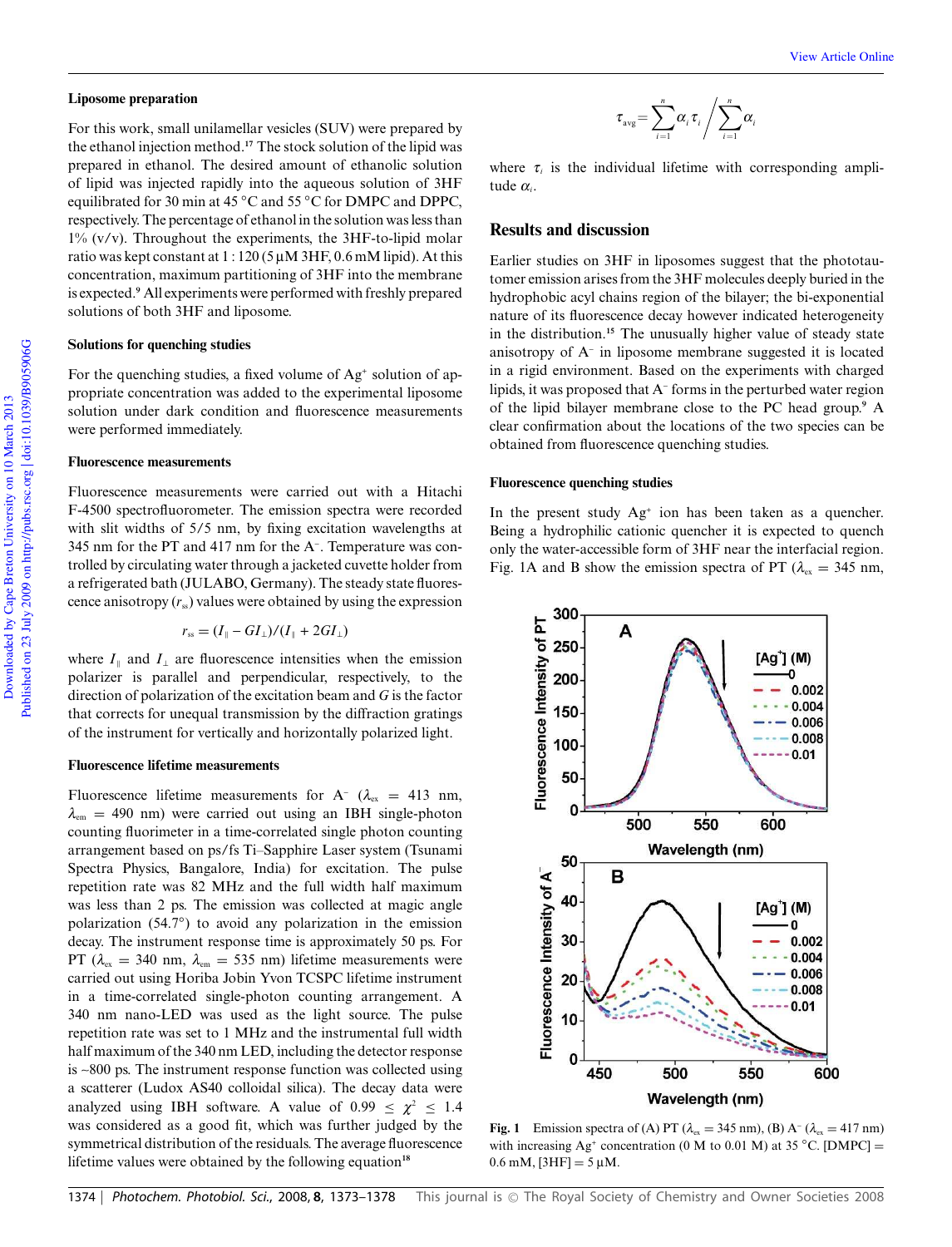Published on 23 July 2009 on http://pubs.rsc.org doi:10.1039/B905906G Published on 23 July 2009 on http://pubs.rsc.org | doi:10.1039/B905906G Downloaded by Cape Breton University on 10 March 2013 Downloaded by Cape Breton University on 10 March 2013

 $\lambda_{\rm em} = 535$  nm) and A<sup>-</sup> ( $\lambda_{\rm ex} = 417$  nm,  $\lambda_{\rm em} = 490$  nm) in DMPC liposomes with increasing Ag<sup>+</sup> concentration (0 M to 0.01 M) at 35  $\degree$ C. This shows a significant quenching of A<sup>-</sup> intensity on addition of just  $0.002 \text{ M}$  of  $\text{Ag}^{\scriptscriptstyle +}$ , whereas the PT intensity remains almost unquenched even at the highest concentration of the quencher used (0.01 M). Quenching efficiency was calculated from the Stern–Volmer plot of  $((F_0/F) - 1)$  against Ag<sup>+</sup> concentration for the quenching of the ground state anion in DMPC liposome as shown in Fig. 2.



**Fig. 2** Stern–Volmer plot for the quenching of fluorescence intensity of A- and PT by Ag<sup>+</sup> as quencher in DMPC liposome.

The quenching constant was calculated from the slope of the linear plot based on the following equation

$$
F_0/F = 1 + \tau_0 k_{\rm q}[Q]
$$

where  $F_0$  and  $F$  are fluorescence intensities in absence and in presence of quencher, respectively, [Q] is the quencher concentration,  $\tau_0$  is the average lifetime in absence of quencher at 35 °C (3 ns for A<sup>-</sup>) and  $k_q$  is the bimolecular quenching constant. The  $k_q$  value for A<sup>-</sup> is found to be  $7.5 \times 10^{10}$  M<sup>-1</sup> s<sup>-1</sup>. The plot of  $((F_0/F) - 1)$ against Ag<sup>+</sup> concentration for the PT is a straight line parallel to the *x* axis, which indicates there is almost no quenching for PT. Thus the quenching study provides strong evidence that the preferential locations of phototautomer is near the hydrophobic core, which is not accessible to the hydrophilic quencher and the ground state anion is located at the water-accessible surface site of liposome.

### **Temperature dependence studies**

Phospholipid bilayers are known to change their phase state from a highly ordered solid gel (SG) phase at lower temperature to a fluid liquid crystalline (LC) phase at higher temperature.**<sup>17</sup>** This phase change in biological membranes is responsible for numerous vital membrane functions. Hence, it is important to know how the temperature-induced phase change affects the photophysical behaviour of the two forms of 3HF in the membrane. The phototautomer anisotropy is known to be sensitive to the phase change and from the temperature dependent anisotropy profile phase transition temperatures for DMPC and DPPC vesicles have

been estimated.**<sup>15</sup>** In order to know the effect of phase change on the fluorescence behaviour of  $PT$  and  $A^-$  in greater detail, temperature dependence steady state fluorescence anisotropy and emission studies were carried out.

#### **Fluorescence anisotropy studies**

Fig. 3 shows the variation of steady state fluorescence anisotropy of PT and A<sup>-</sup> with temperature from 15  $\degree$ C to 35  $\degree$ C in DMPC vesicles. Both the forms show remarkable increase in anisotropy upon partitioning into liposome medium. At 15 ◦C in methanol medium, PT and A<sup>-</sup> show anisotropy values of 0.015 and 0.010, respectively; but at the same temperature PT exhibits anisotropy of 0.17 and A-shows a value of 0.34 in DMPC liposome. The unusually high fluorescence anisotropy value 0.34 of Ain liposome, which is close to its fundamental anisotropy (0.35 measured in glycerol at  $-10$  °C), is attributed to the specific interaction of this form with the PC head group of lipid bilayer.**<sup>9</sup>** However for the PT form the  $r_{ss}$  value in liposome (0.17) is smaller than its fundamental anisotropy (0.26 measured in glycerol at  $-10$  °C) indicating its location to be in a relatively less rigid environment. Temperature dependence studies show a decrease in anisotropy for both the forms as the temperature increases and the membrane fluidity increases. However, unlike the PT, where the anisotropy change follows nicely the phase change in membrane, the effect of temperature on the anisotropy of  $A^-$  is rather gradual. Since the PT is located at the core and the A- at the surface site, the present study indicates that the phase change induced modifications at the core as sensed by the PT is sharper as compared to that at the surface site as sensed by A- .



**Fig. 3** A plot of variation of steady state fluorescence anisotropy of PT  $(\lambda_{\text{ex}} = 345 \text{ nm}, \lambda_{\text{em}} = 535 \text{ nm})$  and A<sup>-</sup> ( $\lambda_{\text{ex}} = 417 \text{ nm}, \lambda_{\text{em}} = 490 \text{ nm})$  with temperature from 15  $^{\circ}$ C to 35  $^{\circ}$ C in DMPC vesicles. [DMPC] = 0.6 mM,  $[3HF] = 5 \mu M$ .

#### **Fluorescence intensity studies**

Fig. 4A and B represent the emission spectra of PT ( $\lambda_{\text{ex}} = 345 \text{ nm}$ ,  $\lambda_{\rm em}$  = 535 nm) and A<sup>-</sup> ( $\lambda_{\rm ex}$  = 417 nm,  $\lambda_{\rm em}$  = 490 nm) with increase in temperature from 15 ◦C to 35 ◦C in DMPC liposome. Fluorescence intensites of the two forms, *i.e.* PT and A<sup>-</sup>, show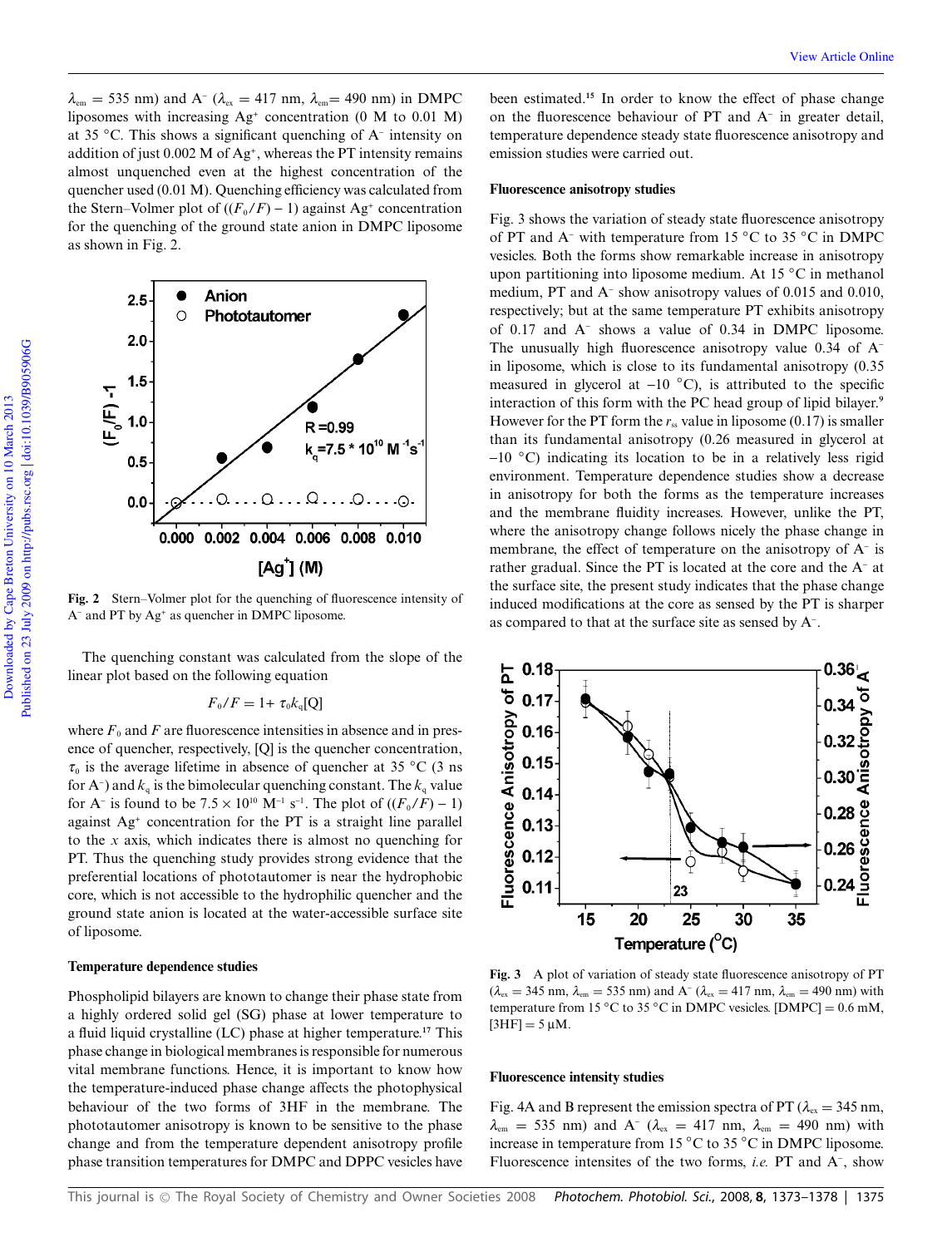

**Fig. 4** (A) Emission spectra of PT ( $\lambda_{ex} = 345$  nm), (B) emission spectra of  $A^{-}$  ( $\lambda_{\text{ex}} = 417 \text{ nm}$ ), (C) excitation spectra of PT ( $\lambda_{\text{em}} = 535 \text{ nm}$ ) and (inset) excitation spectra of  $A^- (\lambda_{em} = 490 \text{ nm})$  with increasing temperature from 15 °C to 35 °C in DMPC vesicles. [DMPC] = 0.6 mM, [3HF] = 5  $\mu$ M.

opposite trends with increase in temperature. Fig. 4C represents the excitation spectra of PT ( $\lambda_{em}$  = 535 nm) and the inset shows the excitation spectra of  $A<sup>-</sup>$  ( $\lambda_{cm}$  = 490 nm) with temperature in liposome medium. The excitation spectra monitored at 535 nm show a decrease in intensity around 345 nm with corresponding increase in intensity of 417 nm band, which is further supported by the excitation spectra monitored at 490 nm (inset).

Fig. 5 shows the corresponding plot of variation of fluorescence intensity of PT and A<sup>-</sup> with temperature in DMPC liposome. There is a decrease in the fluorescence intensity of phototautomer with a concomitant increase in the intensity of the ground state anion with temperature. For the same temperature range in neat methanol, intensity of both PT and A<sup>-</sup> decreases with increase in temperature, which can be attributed to the increase in rates of non-radiative  $(k_{nr})$  processes with increase in temperature (Fig. S1 in ESI†). In neat alcohol the trend is similar for both PT and A<sup>-</sup>, whereas it is in opposite direction in the liposome medium. The observed spectral change in liposome medium with increasing temperature can be attributed to the redistribution of 3HF between the two sites of occupancy in the lipid matrix. This is supported by the excitation spectra (Fig. 4C), the presence of an isoemissive point at 390 nm clearly indicates the presence of a two component equilibrium. As the membrane becomes more fluid, more of the 3HF molecules from the inner hydrophobic site migrate towards the surface site resulting in depletion in the PT population with simultaneous increase in the A<sup>-</sup> population. Similar observations have also been reported for 1-naphthol and several other fluorophores where distribution happens between the two sites, *i.e.* the inner site and surface site of liposome.**9–21** Hence, the decrease in intensity of PT with increase in temperature is due to decrease in 3HF population at the non-polar site and increase in the  $k_{\text{nr}}$ . But in case of A<sup>-</sup> increase in population dominates over the increased  $k_{\text{nr}}$  effect showing an overall increase in intensity.



**Fig. 5** Plot of variation of PT ( $\lambda_{\text{ex}} = 345$  nm) and A<sup>-</sup> ( $\lambda_{\text{ex}} = 417$  nm) fluorescence intensity with temperature in DMPC vesicle from 15 °C to  $35^{\circ}$ C.

## **Fluorescence lifetime studies**

The effect of fluidity of membrane is clearly seen from the average fluorescence lifetime of both the forms in liposome medium. The value of  $\tau_{\text{avg}}$  is found to decrease for both the phototautomer and the ground state anion as the membrane goes from rigid solid gel phase at lower temperature to fluid liquid crystalline phase at higher temperature (Table 1).

Both the forms show biexponential decays in the membrane. This suggests that although the preferred location for PT is at the

<sup>1376</sup> | *Photochem. Photobiol. Sci.*, 2008, **8**, 1373–1378 This journal is © The Royal Society of Chemistry and Owner Societies 2008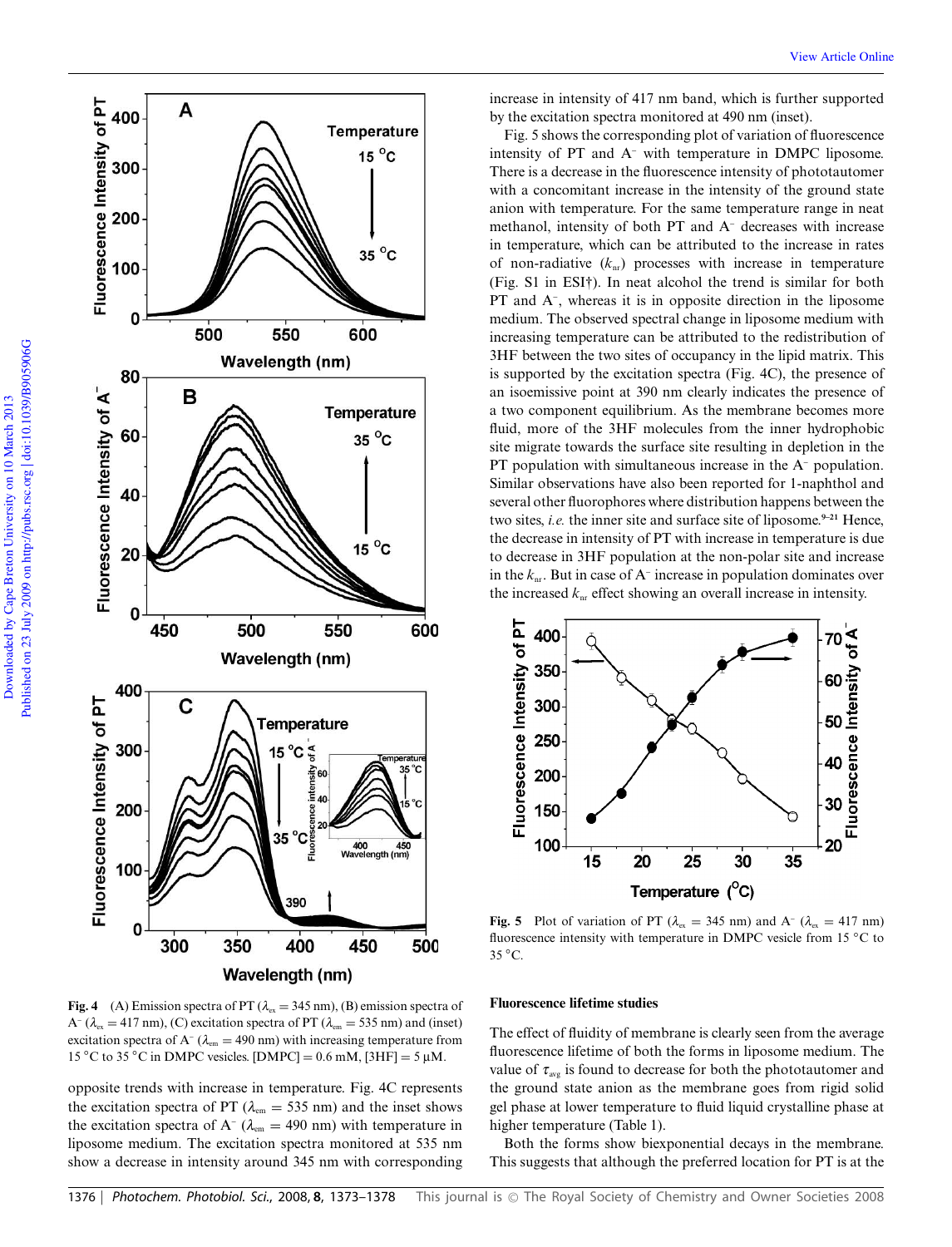|                                          | <b>Species</b> | $\tau_1$ /ns. $(\alpha_1)$ | $\tau_2$ /ns, $(\alpha_2)$ | $\tau_{\rm av}$ /ns | $\gamma^2$ |
|------------------------------------------|----------------|----------------------------|----------------------------|---------------------|------------|
| Solid gel phase $(15^{\circ}C)$          | PТ             | $3.5 \pm 0.1$ , (53.0)     | $1.4 \pm 0.1$ , (46.9)     | 2.5                 | 1.1        |
|                                          | $A^{-}$        | $4.5 \pm 0.2$ , (85.9)     | $1.4 \pm 0.1$ , (14.1)     | 4.1                 | 1.0        |
| Liquid crystalline phase $(35^{\circ}C)$ | PT             | $1.6 \pm 0.1$ , (62.7)     | $0.8 \pm 0.02$ , (37.3)    | 1.3                 | 1.0        |
|                                          | $A^{-}$        | $3.9 \pm 0.2$ , (82.3)     | $1.8 \pm 0.1$ , (17.7)     | 3.5                 | 1.0        |

**Table 1** Fluorescence lifetime data of PT ( $\lambda_{\text{ex}} = 340 \text{ nm}$ ,  $\lambda_{\text{em}} = 535 \text{ nm}$ ) and A<sup>-</sup> ( $\lambda_{\text{ex}} = 413 \text{ nm}$ ,  $\lambda_{\text{em}} = 490 \text{ nm}$ ) in DMPC vesicles. [DMPC] = 0.6 mM,  $[3HF] = 5 \text{ uM}$ 

hydrophobic core and that for A<sup>-</sup> is at the interfacial region, there still remains a local heterogeneity in the distribution at the two sites of occupancy.

Since the relative intensities for PT and A<sup>-</sup> in liposome medium are dependent on the redistribution of 3HF between the two sites of occupancy, any additive to membrane that can alter the distribution should also bring about a change in the intensities of the two forms. In order to verify this proposition, experiments were carried out by adding ethanol to DMPC vesicles.

## **Effect of ethanol**

Ethanol, being amphiphilic in nature, stays near the head group region of liposome. This location near the headgroup region disturbs the natural microstructure of the lipid membrane and hence induces significant changes in the membrane properties resulting in increased membrane fluidity and disorderliness.**<sup>22</sup>** The effect of ethanol on membrane properties is dependent on the concentration of ethanol and the formation of interdigitated phase is an extreme example of the effect that alcohol can have on the structure of the membrane  $(≥0.8 \text{ M of ethanol})$ . At low ethanol concentration (<0.8 M), *i.e.* before the onset of interdigitation,**23,24** ethanol is known to impart fluidity to the membrane. The concentration of ethanol used for the present study was well below 0.8 M to avoid interdigitation, *i.e.* 0.2 M and 0.4 M.

Fig. 6 shows the emission spectra of phototautomer and ground state anion in DMPC liposome at various ethanol concentrations at 10  $°C$ . There is a decrease in intensity of the PT with corresponding increase in the  $A^-$  intensity as a function of ethanol concentration. For the same concentration of ethanol addition in water there was no ground state anion formation. So the observed changes in the fluorescence intensities of PT and A<sup>-</sup> in liposome are due to the fluidizing effect of ethanol on membrane which leads to redistribution of 3HF between the two sites. This experiment also supports the bimodal distribution of 3HF in the membrane.

## **Study of mixed lipid system**

In order to verify whether similar behaviour of 3HF could be seen for liposomes constructed from different lipids, studies were carried out with liposomes consisting of varying ratio of DMPC and DPPC lipids.

The spectral behaviour in the case of the mixed lipid systems was found to be similar to that observed in pure DMPC and DPPC liposomes. In all the cases the PT intensity decreases and the A-intensity increases as the liposome goes from solid gel to liquid crystalline phase, supporting the redistribution of 3HF between the two sites of occupancy. Fig. 7A represents a plot of variation of ground state anion fluorescence intensity with



**Fig. 6** Emission spectra of (A) PT ( $\lambda_{\text{ex}} = 345 \text{ nm}$ ), (B) A<sup>-</sup> ( $\lambda_{\text{ex}} = 417 \text{ nm}$ ) with ethanol concentration (0 M, 0.2 M, and 0.4 M) at 10  $^{\circ}$ C.

temperature from 15 ◦C to 55 ◦C in mixed lipid systems. It is interesting to observe that the sigmoidal plots keep shifting to higher temperatures as the DPPC mole percentage in the liposome increases. Fig. 7B represents the plot of fluorescence anisotropy of PT with temperature for liposomes of different compositions. As the DPPC mole percent increases the phase transition temperature shifts towards higher temperature. Similar behaviour of shift in phase transition temperature with increasing DPPC mole fraction have been reported in the literature.**19,25,26**

## **Conclusion**

The detailed photophysical behaviour of phototautomer and the ground state anion of 3HF in DMPC liposome membrane have been investigated. A quenching study using a hydrophilic quencher Ag<sup>+</sup> provides strong evidence that the preferential